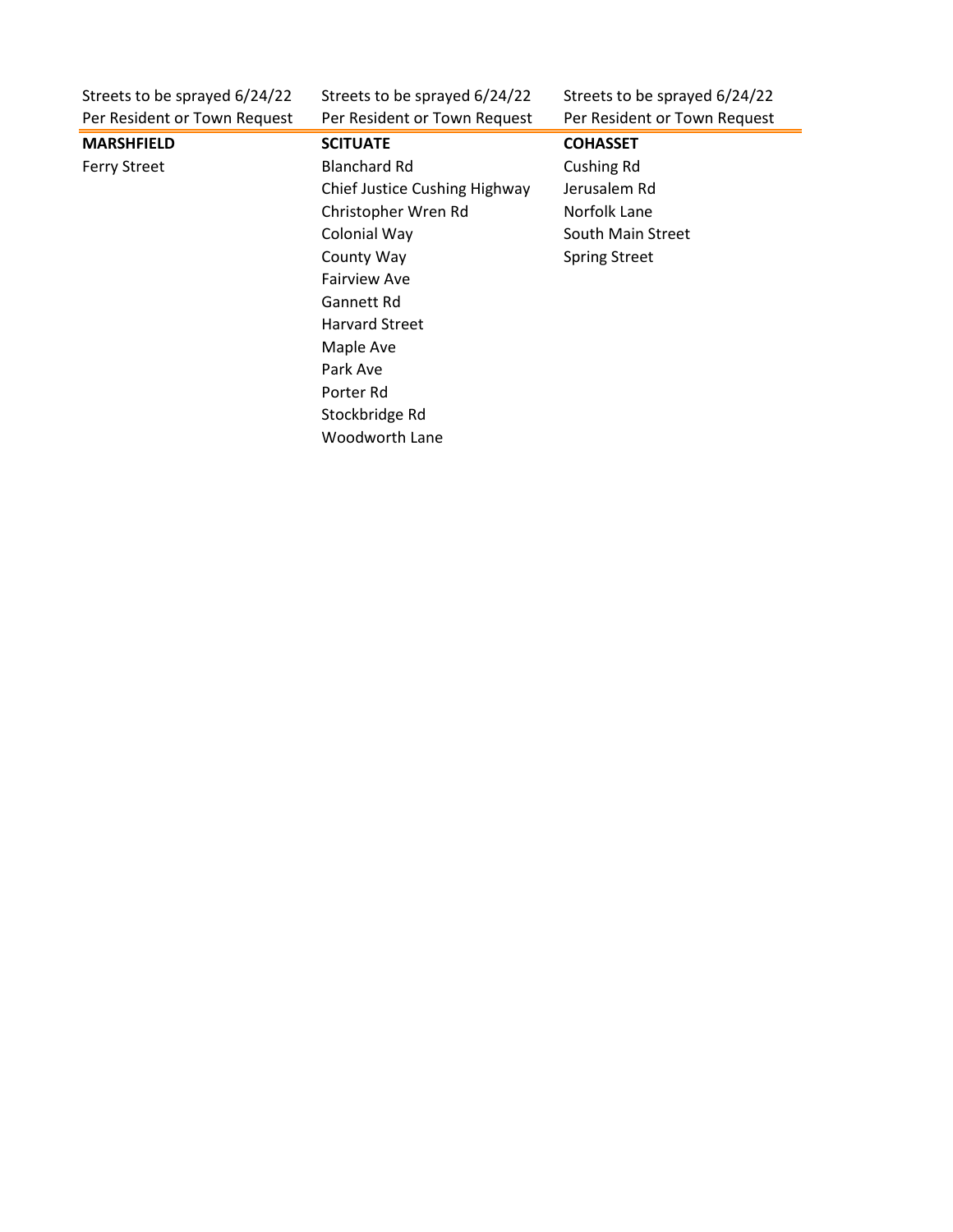| Streets to be sprayed 6/24/22 |  |
|-------------------------------|--|
| Per Resident or Town Request  |  |

Streets to be sprayed 6/24/22 Streets to be sprayed 6/24/22<br>Per Resident or Town Request Per Resident or Town Request

| Per Resident or Town Request | Per Resident or Town Request | Per Resident or Town Request |
|------------------------------|------------------------------|------------------------------|
| <b>HULL</b>                  | <b>MARION</b>                | <b>WAREHAM</b>               |
| Ocean Ave                    | Cove Circle                  | Ash Street                   |
| Packard Ave                  | Joanne Drive                 | <b>Atlantic Ave</b>          |
|                              |                              | <b>Bayview Street</b>        |
|                              |                              | <b>Bertino Street</b>        |
|                              |                              | <b>Birch Street</b>          |
|                              |                              | Great Neck Rd                |
|                              |                              | <b>Hathaway Street</b>       |
|                              |                              | Old Onset Rd                 |
|                              |                              | Pheasant Ave                 |
|                              |                              | Pond Edge Trail              |
|                              |                              | Sandpiper Terrace            |
|                              |                              | <b>Tarpaulin Way</b>         |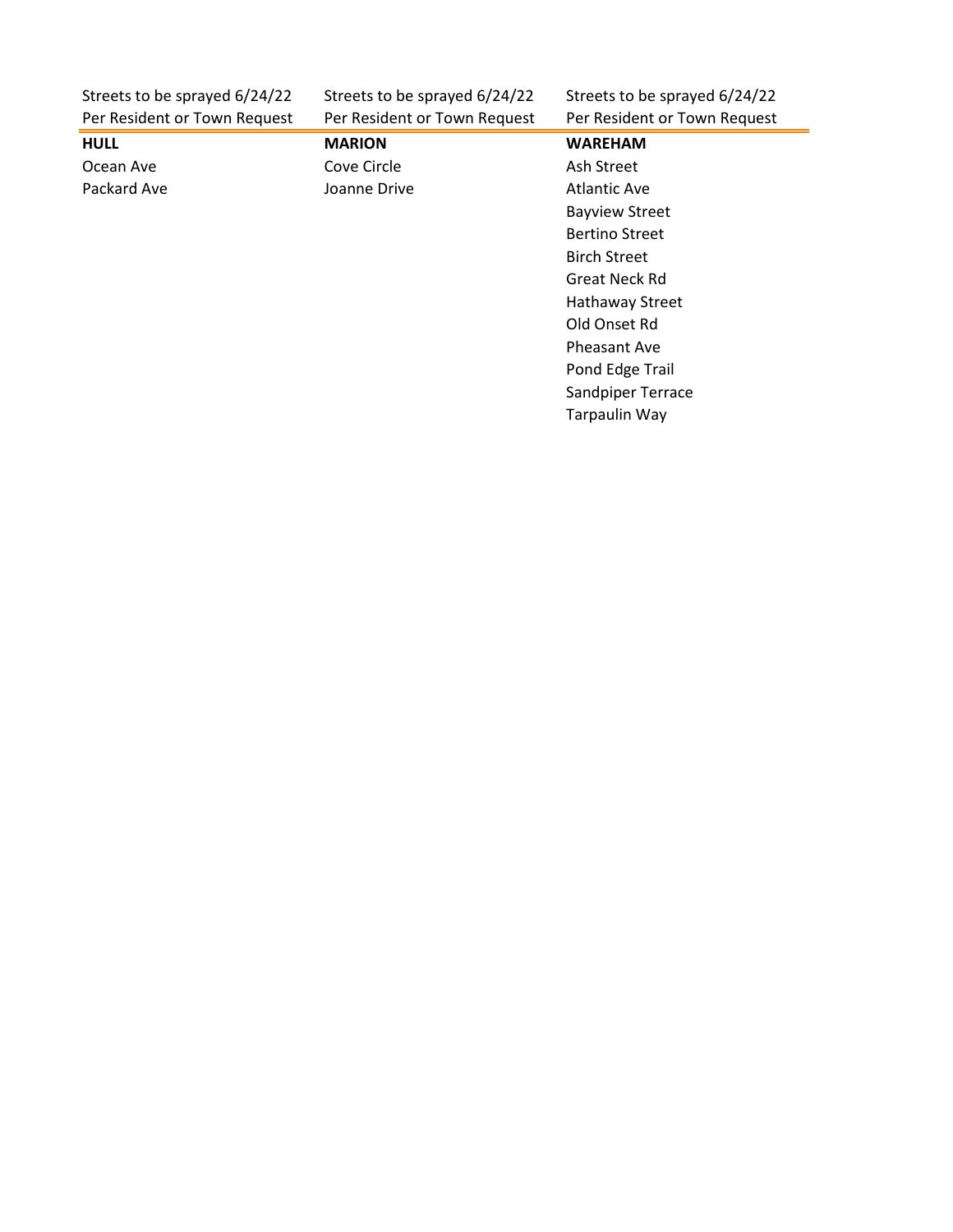| Streets to be sprayed 6/24/22 | Streets to be sprayed 6/24/22 | Streets to be sprayed 6/24/22 |
|-------------------------------|-------------------------------|-------------------------------|
| Per Resident or Town Request  | Per Resident or Town Request  | Per Resident or Town Request  |
| <b>ROCHESTER</b>              | <b>PLYMOUTH</b>               | <b>Duxbury</b>                |
| Neck Rd                       | Camp Norse                    | Bravender Rd                  |
| Sarah Sherman Rd              | Jacqueline Lane               | <b>Bristol Drive</b>          |
| Snipatuit Rd                  | Jan Marie Drive               | Carriage Lane                 |
|                               |                               | <b>Chandler Mill Drive</b>    |
|                               |                               | <b>Chestnut Street</b>        |
|                               |                               | Hall's Brook Way              |
|                               |                               | Hitty Tom Rd                  |
|                               |                               | Howland's Landing             |
|                               |                               | Island Creek Rd               |
|                               |                               | Oak Street                    |
|                               |                               | Penny Lane                    |
|                               |                               | <b>School Street</b>          |
|                               |                               | <b>Summer Street</b>          |
|                               |                               | <b>Turkey Ridge Lane</b>      |
|                               |                               | Union Bridge Rd               |
|                               |                               | <b>Winter Street</b>          |
|                               |                               |                               |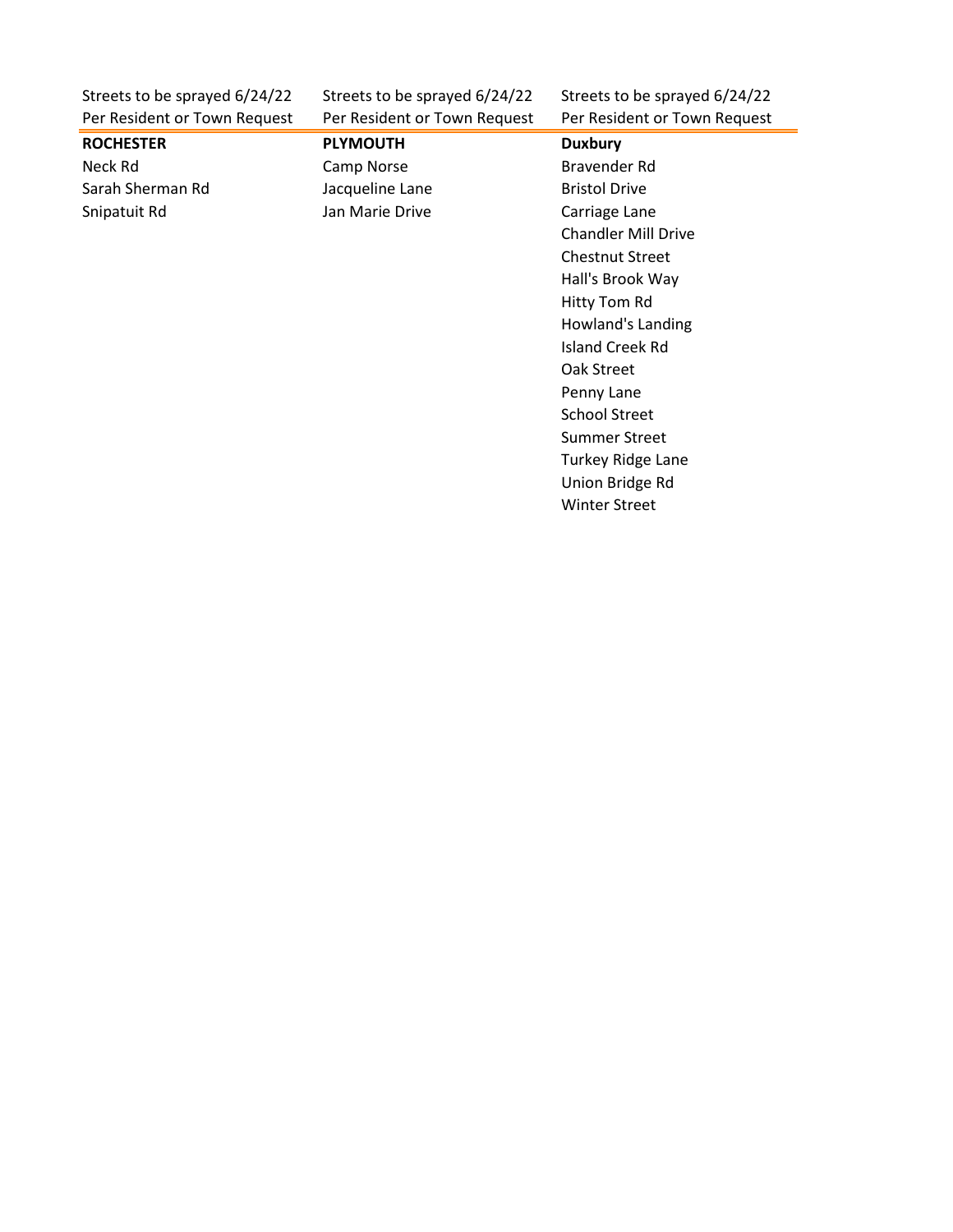| Streets to be sprayed 6/24/22<br>Per Resident or Town Request | Streets to be sprayed 6/24/22<br>Per Resident or Town Request | Streets to be sprayed 6/24/22<br>Per Resident or Town Request |
|---------------------------------------------------------------|---------------------------------------------------------------|---------------------------------------------------------------|
| <b>BRIDGEWATER</b>                                            | <b>WEST BRIDGEWATER</b>                                       | <b>EAST BRIDGEWATER</b>                                       |
| <b>Short Street</b>                                           | Ash Street                                                    | <b>Belmont Street</b>                                         |
| Auburn Street                                                 | <b>Hartshorn Street</b>                                       |                                                               |
| Sherwood Lane                                                 | North Elm Street                                              |                                                               |
| <b>Sharon Court</b>                                           | <b>Prospect Street</b>                                        |                                                               |
| <b>Walnut Street</b>                                          |                                                               |                                                               |
| Water Street                                                  |                                                               |                                                               |
| Laurel Street                                                 |                                                               |                                                               |
| Spring Hill Ave                                               |                                                               |                                                               |
| <b>Central Square</b>                                         |                                                               |                                                               |
| Main Street                                                   |                                                               |                                                               |
| Aldrich Rd                                                    |                                                               |                                                               |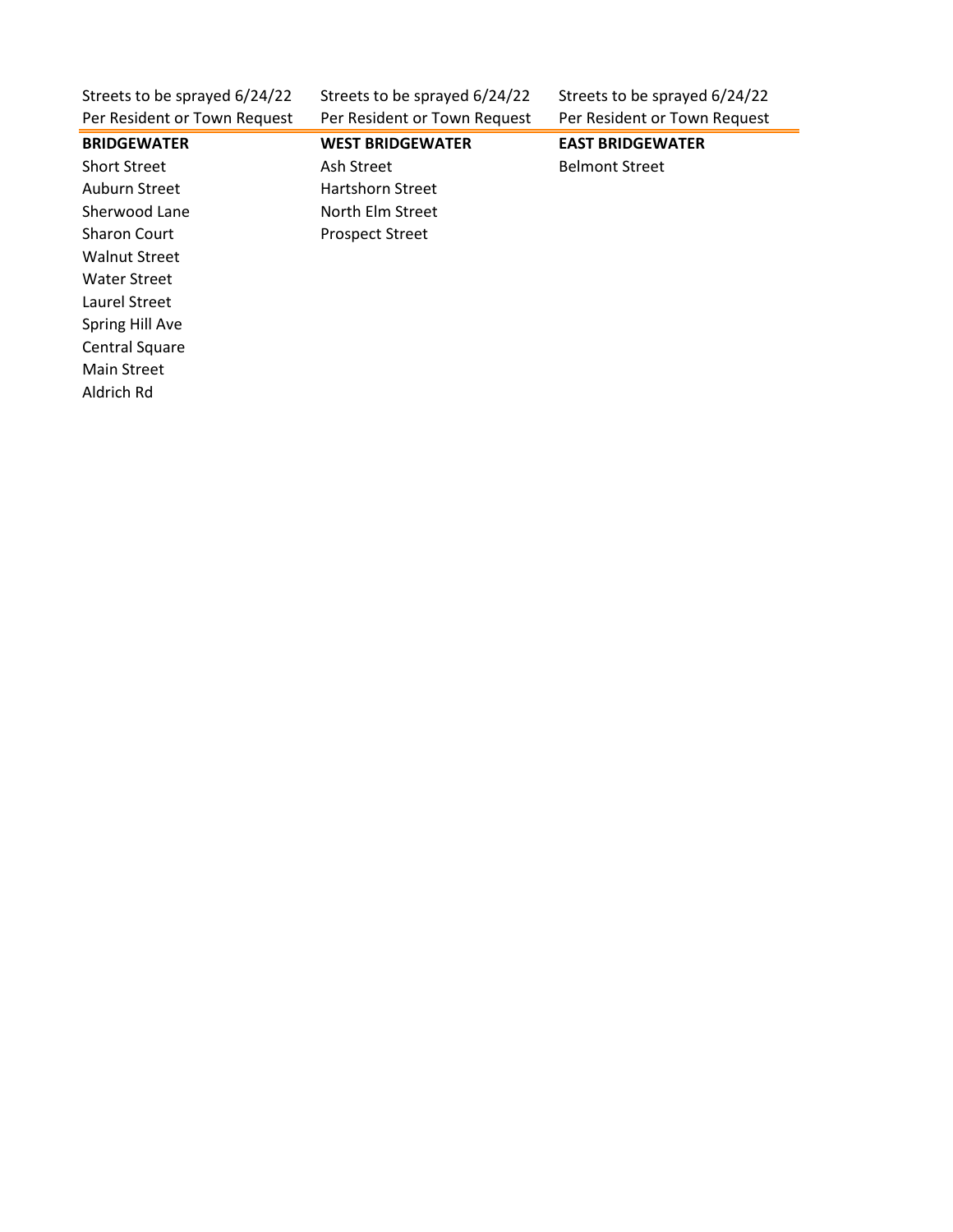Per Resident or Town Request Per Resident or Town Request Per Resident or Town Request

Streets to be sprayed 6/24/22 Streets to be sprayed 6/24/22 Streets to be sprayed 6/24/22

## Hillside Circle Maplewood Rd Old Town Way **Monroe Street** Monroe Street Spring Street **Oldham Street** Tecumseh Drive **Perkins Rd** Water Street **Pine Circle** Pine Circle Woodland Drive **Contract Contract Contract Contract Contract Contract Contract Contract Contract Contract Contract Contract Contract Contract Contract Contract Contract Contract Contract Contract Contract Contract Contract**

**HANOVER NORWELL PEMBROKE** Broadway **Broadway** Cross Street **Benjamins Path** Clapp Rd Farrar Farm Rd Champion Way Deborah Rd **High Street** Cranberry Lane Dillingham Way **May Elm Lane May Elm Lane** Furnace Colony Drive Everett Hall Field **Europe Cold Meeting House Lane** Furnace Lane Fieldstone Lane **Communist Containers** Old Oaken Bucket Rd **Gorham Ave** Foxtail Rd **Shady Lane** Grove street Hearthstone Way **Winter Street Liane Way** 

Homer Rd Mattakeesett Street Samoset Drive North Boundary Rd Valley Rd Warren Terrace Washington Street West Elm Street